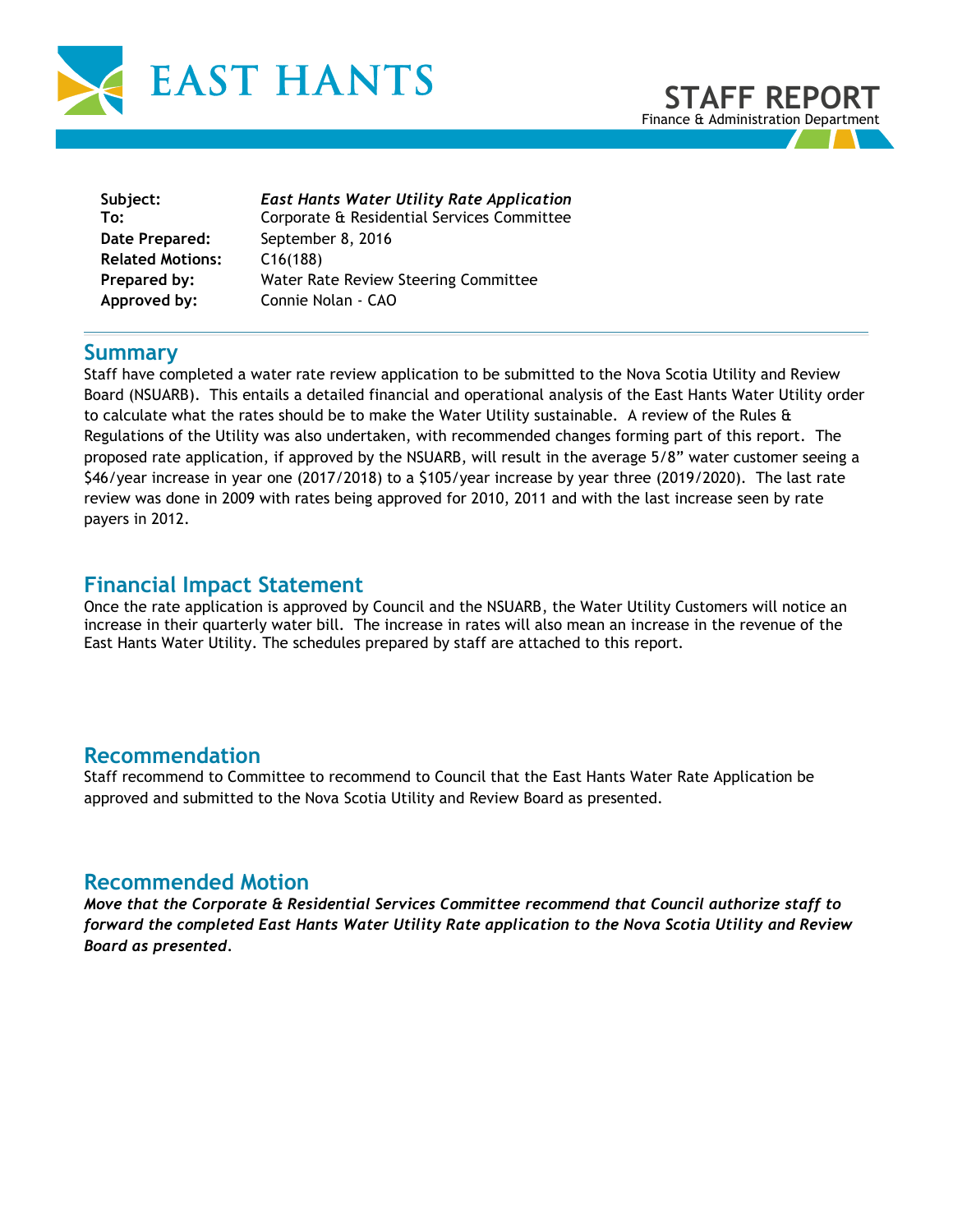## **Background**

The last water rate review was prepared in 2009 with rates approved by the NSUARB from April 1 2010 to present. In the first three years, the Utility had become more financially stable with revenues over expenditures of \$229,972 in 2010/2011, \$290,877 in 2011/2012 and \$13,437 in 2012/2013. The water rate review application (Schedule B-1) Statement of Operations show both the depreciation of assets and contributed assets reflecting a higher projected deficit in years 2016/2017 to 2021/2022, if no rate review is done.

Since 2012/2013, the surplus and deficits have ranged from an \$87,939 surplus in 2013/2014 to a \$45,221 deficit in 2015/2016. The NSUARB Statement results (below) do not reflect the additional \$90,000 relating to the contributed asset portion of the depreciation expense.

| Year                                          | 2010/2011 | 2011/2012 | 2012/2013   | 2013/2014 | 2014/2015   | 2015/2016    |
|-----------------------------------------------|-----------|-----------|-------------|-----------|-------------|--------------|
| <b>Rate Calculation</b><br>(Deficit)/Surplus  | \$199,383 | \$252,112 | \$ (81,791) | \$(8,869) | \$(69, 754) | \$(155, 490) |
| <b>NSUARB Statement</b><br>(Deficit)/Surplus* | \$229,972 | \$290,877 | \$13,437    | \$87,939  | \$27,053    | \$(45,221)   |

\* Large surpluses were the result of not recognizing the depreciation expense of donated and contributed assets on the income statement based on the Water Utility Handbook. Although the contributed asset portion of the depreciation expense was not recognized, the Utility's customers are still required to fund the full amount of the depreciation.

In fiscal year 2015/2016 the financial situation had worsened with a deficit of \$45,221. The deficit would have been larger had the Utility not received \$74,000 in Provincial Capital Assistance Program funding from the Province of Nova Scotia.

Since April 1, 2012 the consumption rate has remained at \$9.55 per 1,000 gallons, the Utility has been combating cost increases without increases in the water consumption charge. In addition, water consumption has been decreasing which has magnified the problem. In the previous rate review the Utility was expecting annual consumption of 127,580,000 gallons by 2562 customers (49,797 gallons per customer annually) but actual results show the Utility in 2015/2016 had 113,461,476 gallons consumed with 2689 customers (42,195 gallons per customer annually). The decrease of 14,118,524 gallons annually has result in lost revenue of \$134,832 annually even though the number of water customers grew by 5% or 127 customers.

Below is a graphical representation of the average water consumption per average customer with projections to 2021/2022.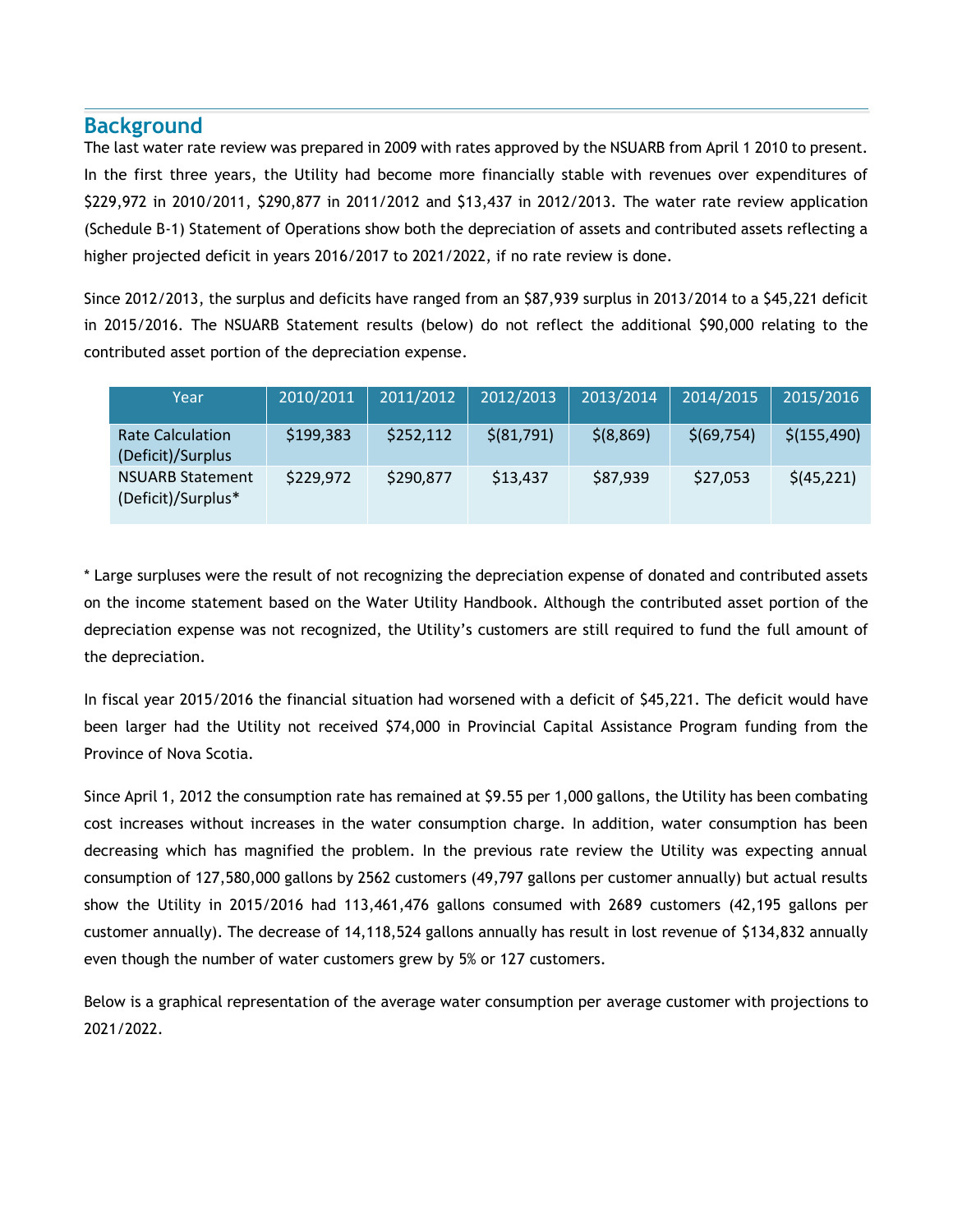

This data tells us that water customers are more conservative with their water usage. The installation of low flow toilets and washers that are not only energy efficient but use less water are resulting in low overall consumption in Water Utility. For example, an average person's usage of water daily using a low flush toilet is 9.1 gallons compared to 18.8 gallons using a non low-flush toilet. The current water rates are not sufficient to sustain the financial stability of East Hants Water Utility.

## **Discussion**

Staff have prepared a water rate application for Council's approval; Included in the application are the revised operating and capital budgets proposed for the East Hants Water Utility over the next three years.

If Council approves the current application it will be submitted to the Nova Scotia Utility and Review Board (NSUARB) for their approval. The NSUARB will review the application, approve a rate review timeline, plan discussions with the Water Utility at a public hearing, and then make a decision on the proposed rates. The NSUARB may approve rates for one or three years.

When hearing dates are set, the NSUARB and East Hants Water Utility will have information on their websites. For more details on the Water Rate Review process please visit <https://nsuarb.novascotia.ca/mandates/water>. This site provides other valuable regulatory information for the Water Utility.

The Schedule below (D-1 in the Water Rate Review Application) provides a summary of the total **all-in water bills** based on the proposed rates. The table shows a Water Utility customer with 5/8" meter will pay an additional \$45.83 (9%) per year or \$11.46 per quarter in the first year. The same customer by year 2019/2020 (if the NSUARB approves a three-year rate schedule) will see an annual increase of \$104.50 (21%) or \$26.12 per quarter.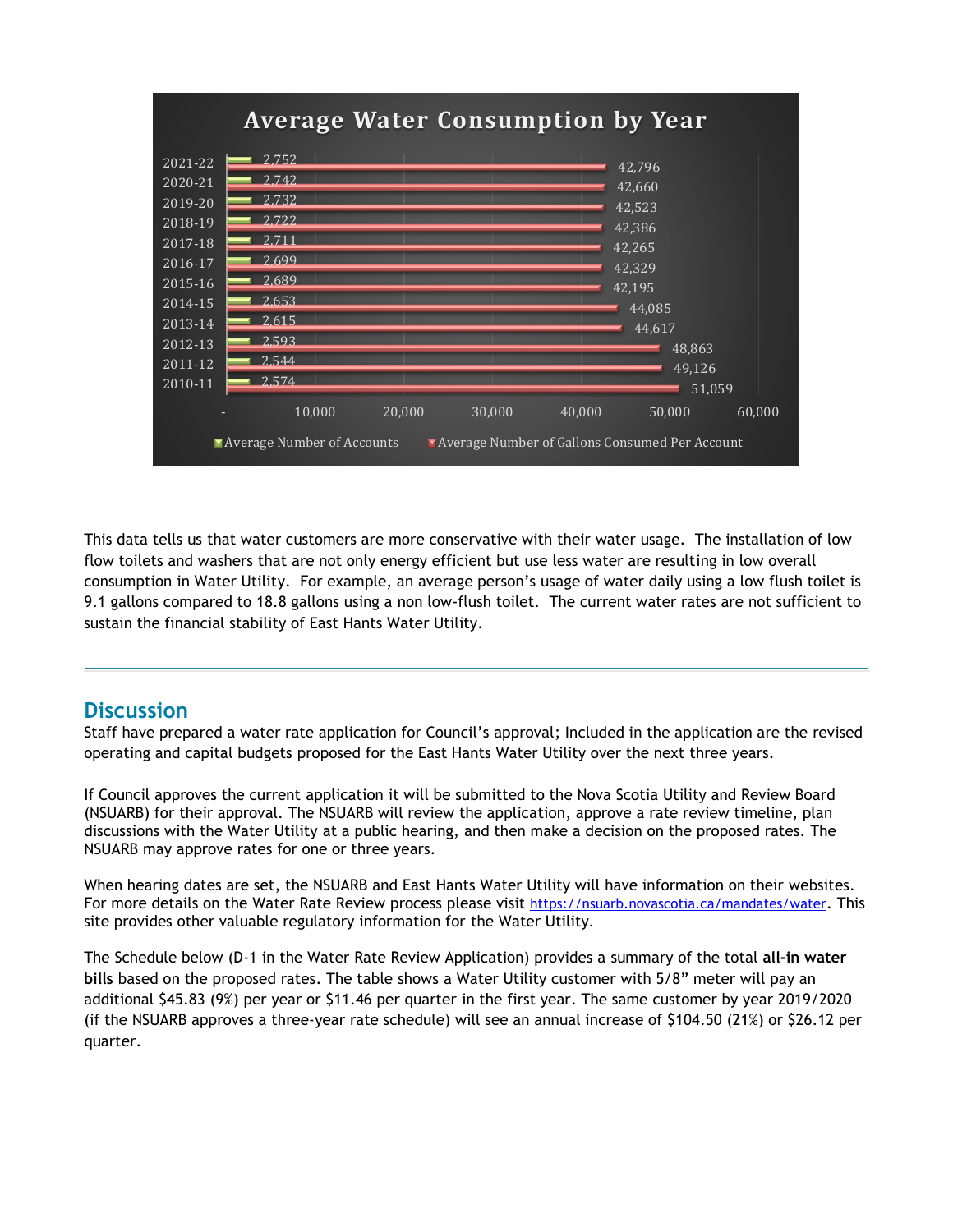| <b>Average Annual Bill</b> | 2016/2017   | 2017/2018   | 2018/2019   | 2019/2020   | % Increase |
|----------------------------|-------------|-------------|-------------|-------------|------------|
| 5/8"                       | \$500.38    | \$546.21    | \$587.31    | \$604.88    | 21%        |
| 3/4"                       | \$1,535.71  | \$1,591.10  | \$1,726.77  | \$1,780.90  | 25%        |
| 1"                         | \$1,966.58  | \$2,191.21  | \$2,374.13  | \$2,448.07  | 24%        |
| 1.5"                       | \$4,438.22  | \$5,006.80  | \$5,234.78  | \$5,398.81  | 12%        |
| 2"                         | \$5,980.10  | \$6,653.50  | \$7,206.95  | \$7,431.40  | 24%        |
| 3"                         | \$20,553.50 | \$23,192.11 | \$25,241.82 | \$26,044.67 | 27%        |

This table shows the actual amount for the annual **base charge** in 2016/2017 compared to the estimated charge over the next five years. The base charge is influenced primarily by the purchase of capital assets and the related depreciation. Projects including the Enfield and Lantz Transmission Main Projects and the Radioread Meter Replacement Plan will not start recording depreciation until 2018/2019. It is anticipated that by year five, staff will have completed the majority of the major projects in the Water Utility including the conversion to radio-read meters. The annual base charge increase is a total of \$7.62 over three years.

| <b>Annual Base Charge</b> | 2016/2017  | 2017/2018  | 2018/2019  | 2019/2020  |
|---------------------------|------------|------------|------------|------------|
| 5/8"                      | \$180.40   | \$177.65   | \$183.63   | \$188.02   |
| 3/4"                      | \$265.08   | \$260.60   | \$269.52   | \$276.04   |
| 1 <sup>''</sup>           | \$434.48   | \$426.49   | \$441.29   | \$452.09   |
| 1.5"                      | \$857.92   | \$841.24   | \$870.73   | \$892.21   |
| 2"                        | \$1,366.08 | \$1,338.93 | \$1,386.05 | \$1,420.35 |
| 3"                        | \$2,733.20 | \$2,666.11 | \$2,760.25 | \$2,828.73 |

This table shows the estimated **consumption charge** rate per year over the next five years. The consumption charge is influenced primarily by increases in operating costs (transmission/distribution & water treatment) and secondly by decreased consumption. The rate application proposes a gradual rate increase in years 2017/2018 and 2018/2019; the water consumption charge is proposed to be below break-even to help ease the burden of higher water bills. Appendix D lists the neighboring municipal units' consumption rates per 1,000 gallons – of these, East Hants is among the highest before and after the rate review. Significant recent investment in water treatment and storage, along with high maintenance costs for an aging distribution network, influence this.

| Consumption Charge per 1,000 gallons | 2016/2017 | 2017/2018 | 2018/2019 | 2019/2020 |
|--------------------------------------|-----------|-----------|-----------|-----------|
| Proposed                             | n/a       | \$11.00   | \$12.00   | \$12.34   |
| Actual                               | \$9.55    | \$11.81   | \$12.19   | \$12.34   |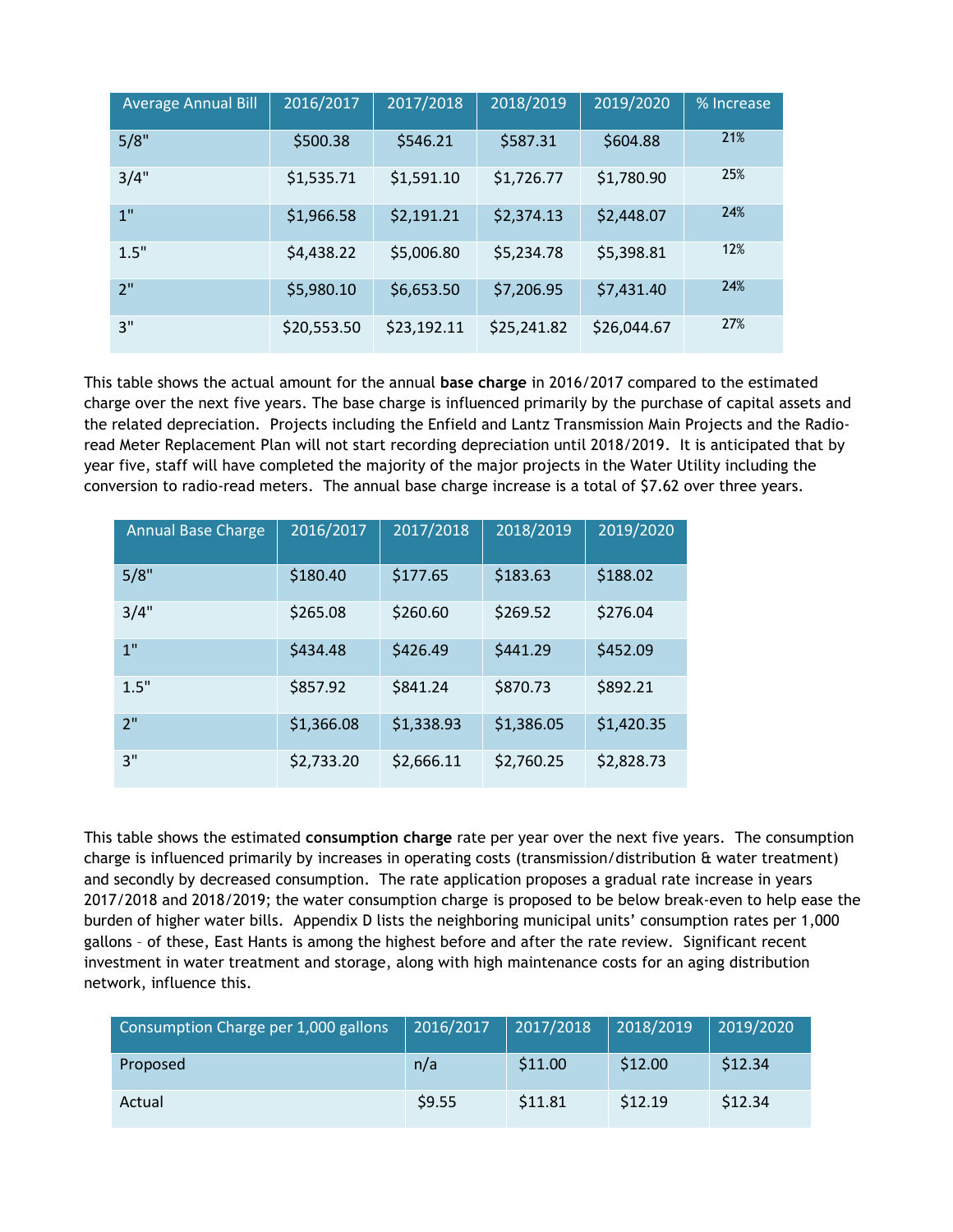#### BULK WATER RATE

Staff are also proposing an increase of the bulk water rate from \$8.78 to \$13.10 for 2017/2018; to \$13.74 for 2018/2019 and to remain at \$13.95 until the next rate review. The bulk water customer's account for 3% of the total consumption billed so 3% of the Water Treatment Costs were allocated to the Bulk Water Customers along with 2.5% of all other costs of the Utility. The 2.5% is the portion of depreciation for the Bulk Water Assets over the total Depreciation of the Utility's assets.

| Consumption Charge per 1,000 gallons | 2016/2017     | 2017/2018 | $\sqrt{2018/2019}$ | 2019/2020 |
|--------------------------------------|---------------|-----------|--------------------|-----------|
| <b>Bulk Water</b>                    | <b>\$8.78</b> | \$13.10   | \$13.74            | \$13.95   |

In the water rate review application, staff have used the Council approved three-year operating budget based on the projections from August 2016 and forecasted an additional three years. The financial impact on the East Hants Water Utility is in the Comparative Statement of Operations, Schedule B-1 using the current rates and Schedule D-2 using the proposed rates.

The differences between the Council approved three-year operating budget and Schedule B-1are as follows:

#### OPERATING BUDGET REVISIONS

| Year      | <b>Water Utility</b><br><b>Budget</b><br>(Deficit) Surplus | <b>Rate Review</b><br><b>Operations</b><br>Projection -<br><b>Existing Rates</b><br>(Deficit) Surplus | Variance    | <b>Explanation</b>                                                                                                                                                                                                                                                                                 |
|-----------|------------------------------------------------------------|-------------------------------------------------------------------------------------------------------|-------------|----------------------------------------------------------------------------------------------------------------------------------------------------------------------------------------------------------------------------------------------------------------------------------------------------|
| 2016/2017 | \$(142, 496)                                               | \$(213, 149)                                                                                          | \$(70,653)  | Less Public Fire Protection Revenue (\$47k); Less<br>metered revenue from lower consumption (\$17k)<br>and additional bank & audit fees (\$6k)                                                                                                                                                     |
| 2017/2018 | \$(236,787)                                                | \$(254, 247)                                                                                          | \$(17, 460) | Less Public Fire Protection Revenue(\$14k); Less<br>metered revenue from lower consumption(\$15k);<br>additional bank & audit fees (\$11k); New meter<br>purchased moved to capital budget (\$20k);<br>Miscellaneous (\$3k)                                                                        |
| 2018/2019 | \$(284, 598)                                               | $$$ (320,315)                                                                                         | \$(35,717)  | Less Public Fire Protection Revenue(\$4k); Less<br>metered revenue from lower consumption(\$10k);<br>additional depreciation from capital projects<br>anticipated to occur earlier to receive CWWF<br>funding(\$41k); New meter purchased moved to<br>capital budget (\$20k); Miscellaneous (\$1k) |

It should be noted that Schedule D-2 which is the Statement of Operations using the new rates, shows deficits of \$92,557 (2017/2018) and \$21,426 (2018/2019) with a break even position in the water utility at year three (2019/2020) once the new rates are fully in effect.

#### CAPITAL BUDGET REVISIONS

Staff have updated the approved five year water utility capital budget and have added the following projects:

• Radio-read Water Meter Replacement Plan: \$1,053,550 project budget starting in 2017/2018 and to be completed by 2021/2022. Approved for submission in rate review by council motion C16(188); originally recommended to fund this project by debenture, with the approval of two CWWF projects, this is now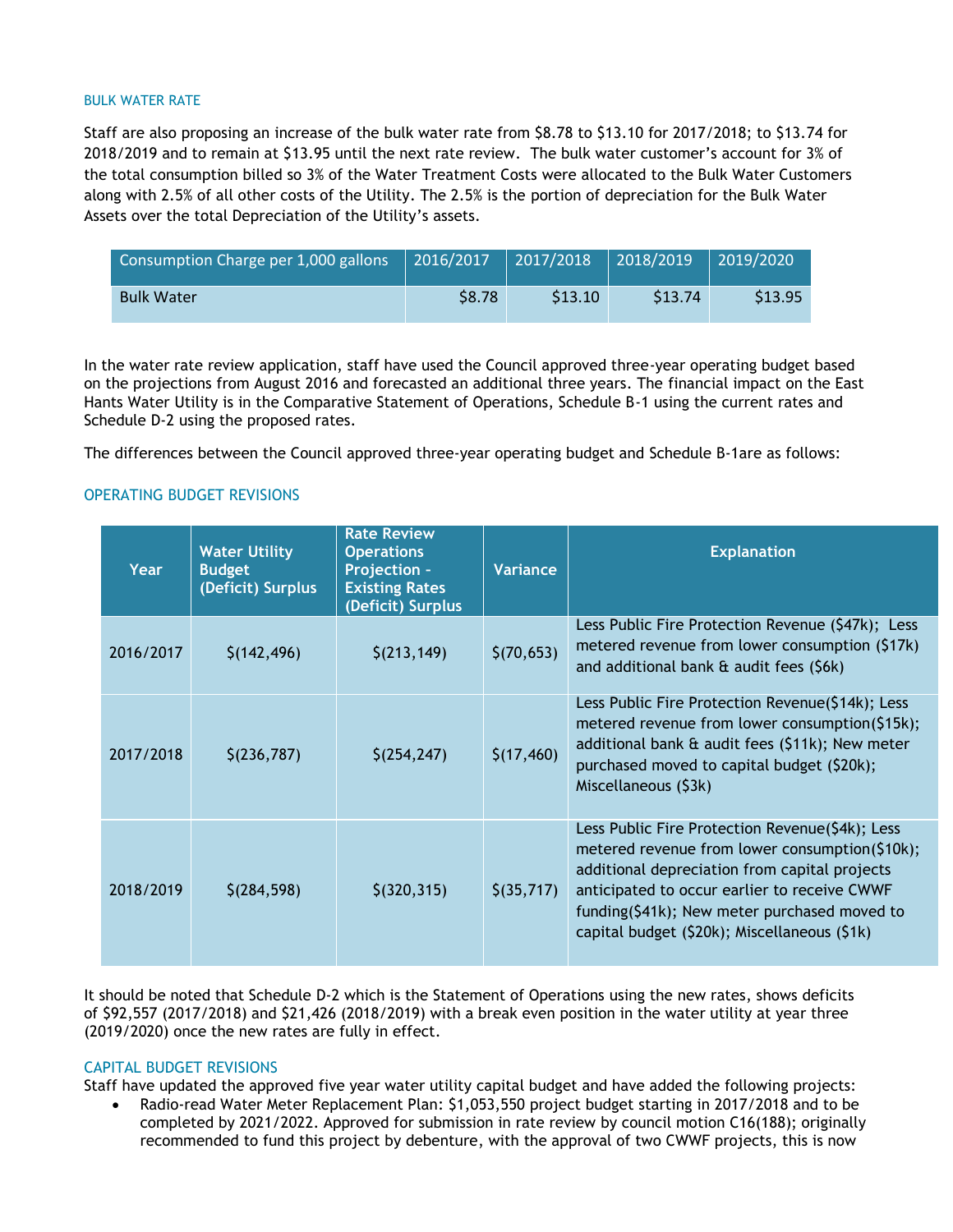able to be funded by depreciation reserves. This project will require NSUARB approval prior to proceeding.

- Water Meter (annual purchase of meters for new homes): In prior year budgets, this was an operating expense (TDMETERS). Commencing in 2017/2018 these meters will be capitalized and funded from depreciation reserves and will cost \$160,000 over 5 years as part of the larger project.
- Guidelines for Canadian Drinking Water Quality (GCDWQ) Plant Improvements: \$20,000 in each year, commencing in 2020/2021 and finishing in 2021/2022, to be funded from depreciation reserves
- Leak Detection equipment: \$25,000 commencing and finishing in 2017/2018 funded by depreciation reserves

In order to meet the Clean Water and Wastewater funding deadline, Staff recommend the project 10-046 Lantz Transmission Main proceed in 2016/2017 as opposed to 2018/2019 to maximize the funding of \$1,106,250. Both this project and the Enfield Transmission Main project are to be funded by the CWWF and the balance to be funded from Water Infrastructure (Obligatory) and Fire Protection reserves as opposed to Depreciation Reserves.

The Evergreen Crescent Transmission Main was approved by Council to start in 2019/2020 but is proposed to start in 2016/2017 as there are potential pricing synergies with the Lantz Transmission Main Project. The project cost is \$125,000 and will be funded from Depreciation Reserves and Water Infrastructure Reserves (Obligatory Reserves).

Staff have also recommended removing the Water Connector project on Towerview Drive from the rate application. This project will no longer be required and will be removed from the upcoming 2017/2018 Capital Budget.

### OTHER RATES

Staff have reviewed the other charges in the rates of the water utility, including a jurisdictional scan to ensure our other rates are in line with other utilities. Appendix A outlines the Proposed changes to East Hants Water Utility Rates and Charges April 2017, April 2018 & April 2019.

### CHANGES TO RULES & REGULATIONS

The NSUARB will also be asked to approve rules and regulations for the East Hants Water Utility. The proposed changes are in Appendix B of this report – Proposed changes to East Hants Water Utility Rules and Regulations April 2017. Readers will note, any rates that were included in this section in past reviews have all been moved to the Schedule of Rates and Charges and any reference to dollar values here have been removed.

#### JURISDICTION SCAN

Consumption Rates in neighbouring Municipalities are below:

| <b>Consumption Rate</b> | <b>Halifax Metro</b> | <b>Stewiacke</b> | <b>Truro</b>                                 | <b>East Hants -</b><br>2016/2017 | <b>East Hants</b><br>Proposed<br>2017/208 |
|-------------------------|----------------------|------------------|----------------------------------------------|----------------------------------|-------------------------------------------|
| 000's Gallons           | S 4.44               | \$9.88           | 1st 330,000 \$4.46<br>\$2.64<br>$+330,000 /$ | $S$ 9.55                         | \$11.00                                   |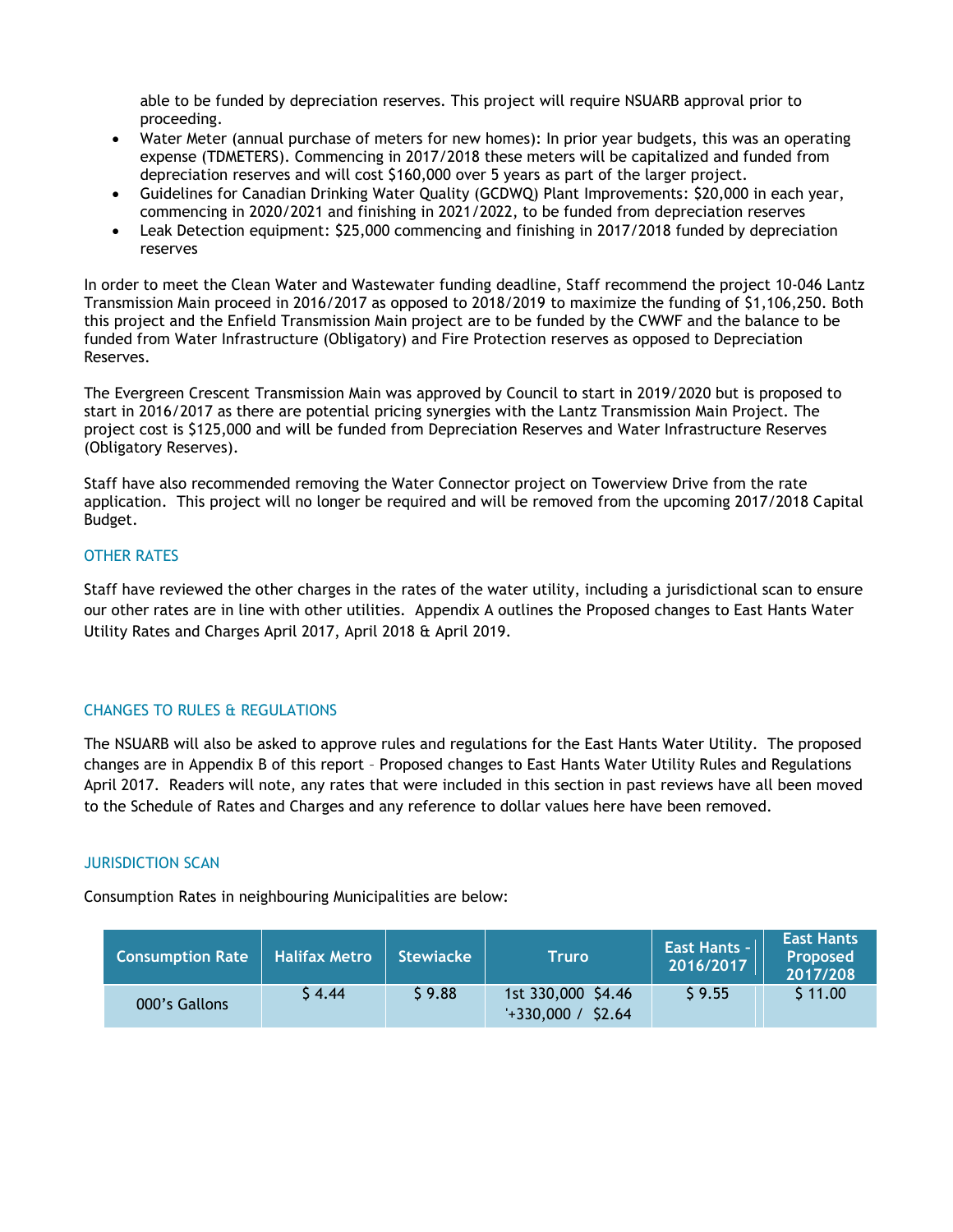Base Rates in neighbouring Municipalities are below:

| <b>Base Charge</b> | <b>Halifax</b><br><b>Metro</b> | <b>Stewiacke</b> | <b>Truro</b> | <b>East Hants -</b><br>2016/2017 | <b>East Hants</b><br>proposed<br>2017/2018 |
|--------------------|--------------------------------|------------------|--------------|----------------------------------|--------------------------------------------|
| 5/8"               | \$39.00                        | \$48.98          | \$63.44      | \$45.10                          | \$44.41                                    |
| 3/4"               | \$54.00                        | \$72.64          | \$94.29      | \$66.27                          | \$65.15                                    |
| 1"                 | \$87.00                        | \$119.97         | \$155.99     | \$108.62                         | \$106.62                                   |
| $1\frac{1}{2}$     | \$165.00                       | \$238.28         | \$301.24     | \$214.48                         | \$210.31                                   |
| 2"                 | \$255.00                       | \$380.25         | \$495.34     | \$341.52                         | \$334.73                                   |
| 3"                 | \$510.00                       | \$758.86         | \$988.34     | \$680.30                         | \$666.53                                   |

# **Alternatives**

The alternative to making this recommendation would be to charge the actual consumption rate of \$11.81 in 2017/2018 and \$12.19 in 2018/2019 opposed to a gradual rate of \$11.00 and \$12.00 in 2017/2018 and 2018/2019 respectively. Currently, the rate application is prepared with a gradual consumption rate increase from \$9.55 to \$11.00 in the first year and an increase from \$11.00 to \$12.00 in 2018/2019. The financial impact of the current proposal will result in deficits of \$92,557 in 2017/2018 and \$21,426 2018/2019.

Council could decide to reduce the consumption rate less than the proposed \$11.00 in 2017/2018 and request staff to bring back other options. This would mean less revenue for the water utility and a larger deficit.

Council could decide not to do a rate review and stay status quo. As per worksheet B-1 in the Rate Review Schedules, the Water Utility will continue to be in a deficit position at which time the NSUARB would request a viability report from staff before 2020/2021 at which time the accumulated surplus would be depleted. Staff would not recommend this alternative.

Council may choose to alter the capital investment plan of the Utility. This would not be recommended as funding is already in place for two of the larger projects and other projects will bring improvements and efficiencies to the Utility that are needed (hydrant installation, meter replacement program, leak detection, etc.)

Council could also decide that a different Bulk Water rate should be use resulting in different consumption and base charge rates. Staff feel that the rate of \$13.10 for 2017/2018 is reasonable. An average customer having a 5/8" meter will be billed approximately \$541 and whereas a bulk water user drawing an equivalent amount of water would be charge approximately \$432 (before any applicable bulk water hauler fees). The bill for bulk water does not include the portion the urban service rate users are charged on their tax bill towards the cost of the public fire protection.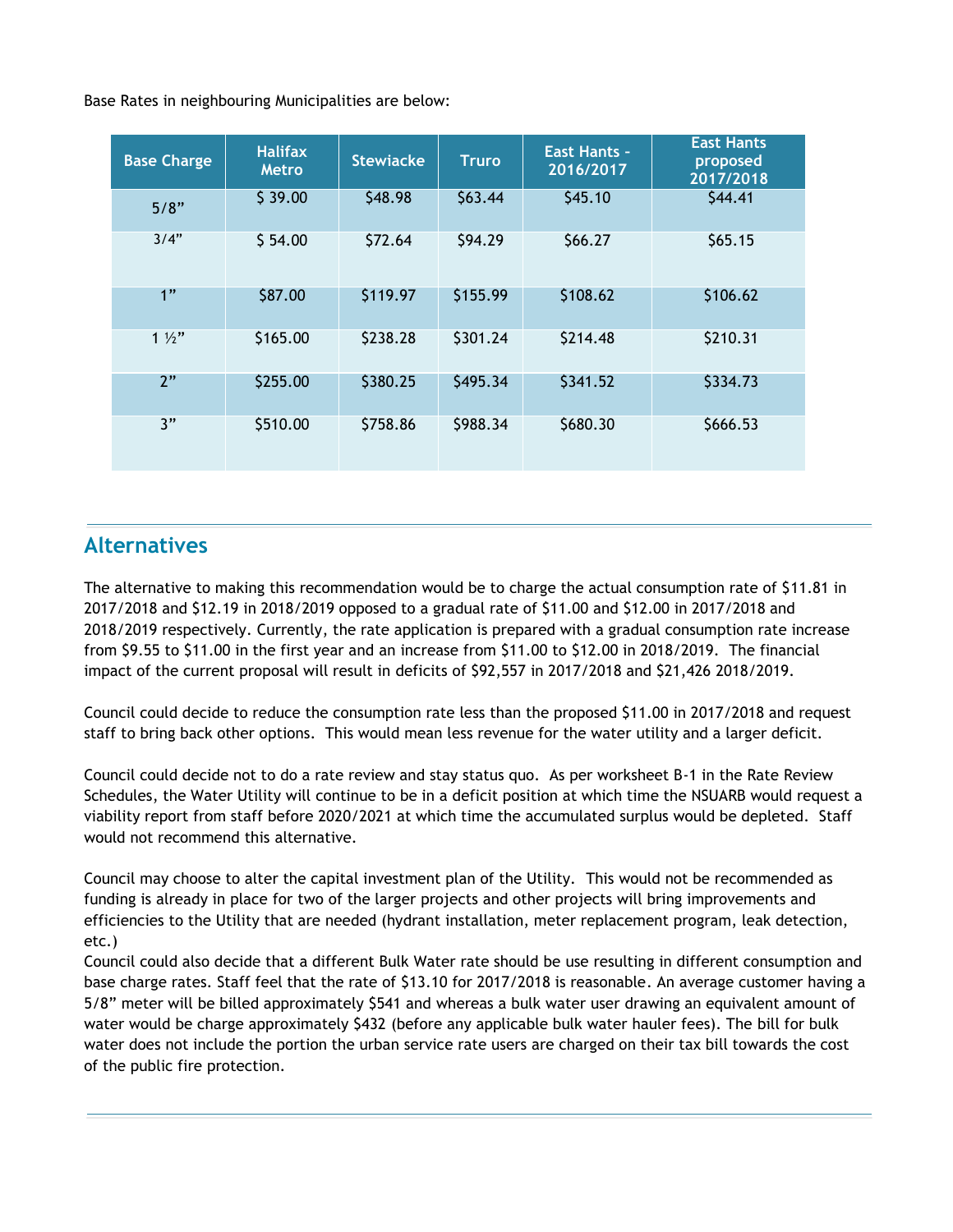## **Conclusion**

Staff conclude that the East Hants Water Utility requires a water rate review to ensure future financial sustainability.

## **Recommendation**

Staff recommend to Committee to recommend to Council that the East Hants Water Rate Application be approved and submitted to the Nova Scotia Utility and Review Board as presented. And recommend approving the proposed changes as presented in Appendix A and Appendix B.

#### **Appendix A – Proposed changes to East Hants Water Utility Rates and Charges April 2017, April 2018 & April 2019**

| Section        | <b>Description</b>                          | <b>Current</b>                                                                                     | Proposed                                                                                                                                                                                                                                                                                                                                                                                                                     |
|----------------|---------------------------------------------|----------------------------------------------------------------------------------------------------|------------------------------------------------------------------------------------------------------------------------------------------------------------------------------------------------------------------------------------------------------------------------------------------------------------------------------------------------------------------------------------------------------------------------------|
| $\overline{2}$ | <b>Bulk Water Meter Amendment</b>           | <b>Smart Card</b>                                                                                  | <b>Key Fob</b>                                                                                                                                                                                                                                                                                                                                                                                                               |
| $\overline{7}$ | Rates for Water Supplied from Fire Hydrants | Sentence starting - "A charge<br>of \$100.00 per permit shall be<br>charged by the Utility."       | Added<br>additional text after<br>sentence starting - A charge of<br>\$100.00 per permit shall be<br>charged by the Utility "plus<br>consumption<br>rate<br>1000<br>per<br>gallons as outlined in the rates."                                                                                                                                                                                                                |
| 9              | Connection/Disconnection/Reconnection Fee   | The fee shall be \$40.00 for<br>first time violations and<br>\$75.00 for successive<br>violations. | The fee shall be \$50.00 for first<br>time violations and \$85.00 for<br>successive violations within a<br>period of one year.                                                                                                                                                                                                                                                                                               |
| 12             | Charge for Missed Appointment by Customer   | \$25.00                                                                                            | \$40.00                                                                                                                                                                                                                                                                                                                                                                                                                      |
| 13             | Charge for Theft of Service                 | 1st Offence \$200<br>2 <sup>nd</sup> Offence \$500                                                 | 1st Offence \$300<br>2nd Offence \$600                                                                                                                                                                                                                                                                                                                                                                                       |
| 14             | Special Service Charge                      |                                                                                                    | And the following end paragraph<br>"Despite subsection 9 where<br>suspension of service is for non-<br>payment only, the fees set out<br>therein respecting connection or<br>disconnection of service during<br>regular working hours do not<br>apply. There will only be one<br>charge of \$50.00 for<br>disconnection & reconnection<br>once per year or in any 12<br>month period, otherwise it is<br>\$50.00 per visit." |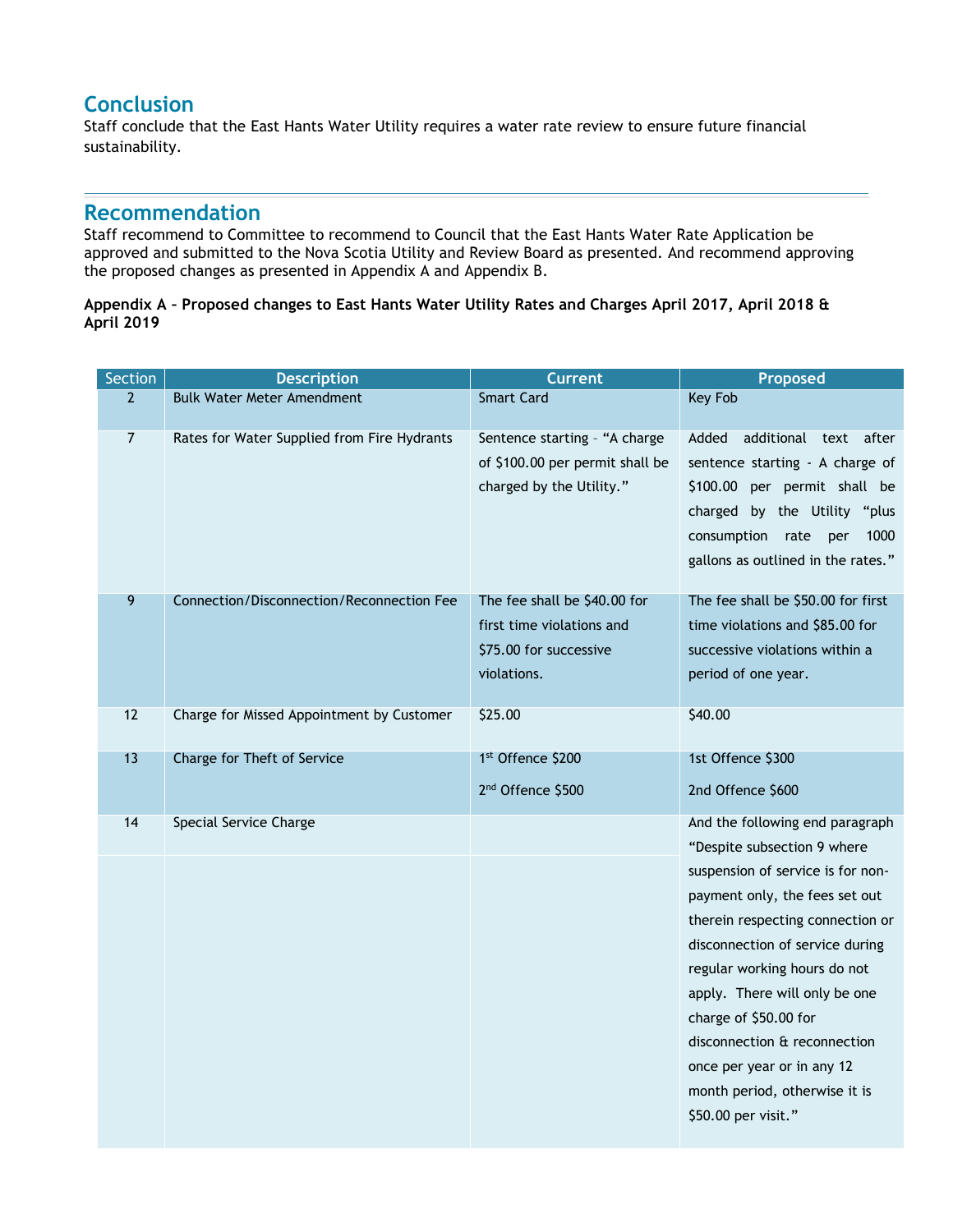| <b>Section</b> | <b>Description</b>                  | <b>Current</b>                                                                                                                                                                                                                                                                                                                                                                                                                             | <b>Proposed</b>                                                                                                                                                                                                                                                                                                                                                          |
|----------------|-------------------------------------|--------------------------------------------------------------------------------------------------------------------------------------------------------------------------------------------------------------------------------------------------------------------------------------------------------------------------------------------------------------------------------------------------------------------------------------------|--------------------------------------------------------------------------------------------------------------------------------------------------------------------------------------------------------------------------------------------------------------------------------------------------------------------------------------------------------------------------|
| 1              | Definitions                         | Added Definition for Engineer<br>and Metered Rate Service and<br>removed definition of Clerk<br>(no reference to Clerk in the<br>document)                                                                                                                                                                                                                                                                                                 | "Engineer" means the Engineer of<br>the Utility.<br>"Metered Rate Service" means<br>that type of service charged for<br>at metered rates. Metered rate<br>service is required for all new<br>services.                                                                                                                                                                   |
| 7d             | Liability for Payment of Water Bill | At the discretion of<br>(d)<br>the Utility, a property owner<br>who rents or leases a property<br>of self-contained unit to a<br>tenant or lessee may be<br>required to contract for the<br>provision of water at the<br>address of the property rented<br>or leased                                                                                                                                                                       | (d)<br>a property owner who<br>rents or leases a property or<br>self-contained unit to a tenant<br>or lessee shall be required to<br>contract for the provision of<br>water at the address of the<br>property rented or leased. At<br>the discretion of the Utility the<br>tenant or lessee may be<br>permitted to contract for their<br>own water subject to Section 3. |
| 10             | <b>Resumption of Service</b>        | In all cases where water<br>service has been suspended<br>for non-payment of bills or any<br>violation of these Rules or<br>Regulations, service shall not<br>be restored until all such<br>arrears, together with a<br>\$40.00 reconnection charge,<br>have been paid, and where a<br>violation existed, by the<br>termination of the violation to<br>the satisfaction of the Utility<br>and payment of a \$40.00<br>reconnection charge. | The customer shall pay the<br>reconnection fee as set out in<br>the Section 9 of the Schedule of<br>Rates & Charges after each<br>suspension. Service suspension<br>can be delayed if approved<br>payment arrangements have<br>been made and the customer is<br>in compliance with<br>arrangements.                                                                      |
| 12             | Water to be Supplied by Meter       | No water will be supplied to a<br>domestic service or<br>commercial service customer<br>without a meter first being<br>connected to the service line                                                                                                                                                                                                                                                                                       | No water will be supplied to a<br>domestic service or commercial<br>service customer without a<br>meter first being connected to<br>the service line except in                                                                                                                                                                                                           |

# **Appendix B – Proposed changes to East Hants Water Utility Rules and Regulations April 2017**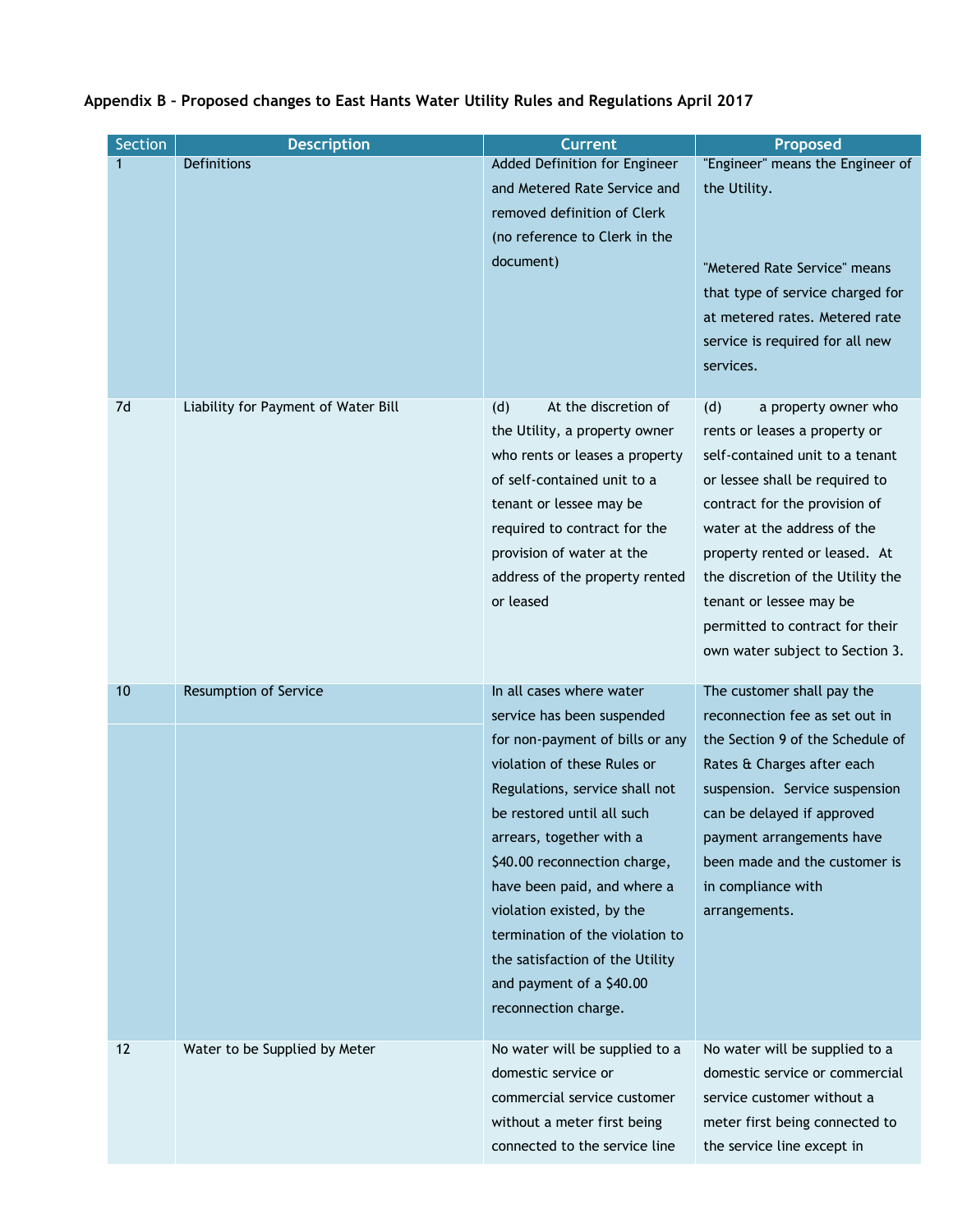|    |                                                   | except in emergency<br>situations, the Utility may<br>elect to supply water to a<br>customer without a meter on<br>a temporary basis. A meter<br>shall be installed at the very<br>earliest opportunity.                                                                                                                                                                              | emergency situations. Except<br>where water is used for<br>construction purposes from a<br>hydrant under the supervision of<br>the Utility as in these<br>regulations otherwise provided,<br>all services other than those<br>used exclusively for fire<br>protection shall be metered. A<br>meter shall be installed at the<br>very earliest opportunity. The<br>Utility may elect to supply water<br>to a customer without a meter<br>on a temporary basis. |
|----|---------------------------------------------------|---------------------------------------------------------------------------------------------------------------------------------------------------------------------------------------------------------------------------------------------------------------------------------------------------------------------------------------------------------------------------------------|---------------------------------------------------------------------------------------------------------------------------------------------------------------------------------------------------------------------------------------------------------------------------------------------------------------------------------------------------------------------------------------------------------------------------------------------------------------|
| 19 | <b>Meter Testing</b>                              | On the request of a customer<br>to have his meter tested, the<br>Utility may charge a sum<br>equal to the estimated cost of<br>making the test. If the test<br>shows that the meter is over-<br>registering by more than 3%,<br>the sum so deposited shall be<br>refunded to the customer, and<br>the bill for service rendered to<br>such customer shall be<br>adjusted accordingly. | On the request of a customer to<br>have their meter tested, the<br>Utility may charge a sum of<br>\$100.00 for cost of making the<br>test. If the test shows that the<br>meter is over-registering by<br>more than one and one-half<br>percent (1.5%) for positive<br>displacement meters and three<br>percent (3%) for turbine or<br>compound meters then the sum<br>so deposited shall be refunded<br>to the customer.                                      |
| 21 | Cross connection Control & Backflow<br>Prevention | added item (d)                                                                                                                                                                                                                                                                                                                                                                        | The Utility shall<br>(d)<br>maintain a program for the<br>issuance, renewal and<br>cancellation of Cross Connection<br>Control Tester's Licenses. The<br>Utility's program shall establish<br>minimum standards, fees and<br>administrative procedures.                                                                                                                                                                                                       |
| 23 | <b>Prohibited Devices</b>                         | Added additional device<br>examples                                                                                                                                                                                                                                                                                                                                                   | "rod-hopper water closets","<br>private fire hydrants,"                                                                                                                                                                                                                                                                                                                                                                                                       |
| 25 | Service Pipes                                     | Added metric measurements                                                                                                                                                                                                                                                                                                                                                             | 1. " 3/4" (19mm) in diameter<br>shall be laid for any service.<br>2. laying a "1" (25mm) or<br>smaller" service pipe and<br>fittings"                                                                                                                                                                                                                                                                                                                         |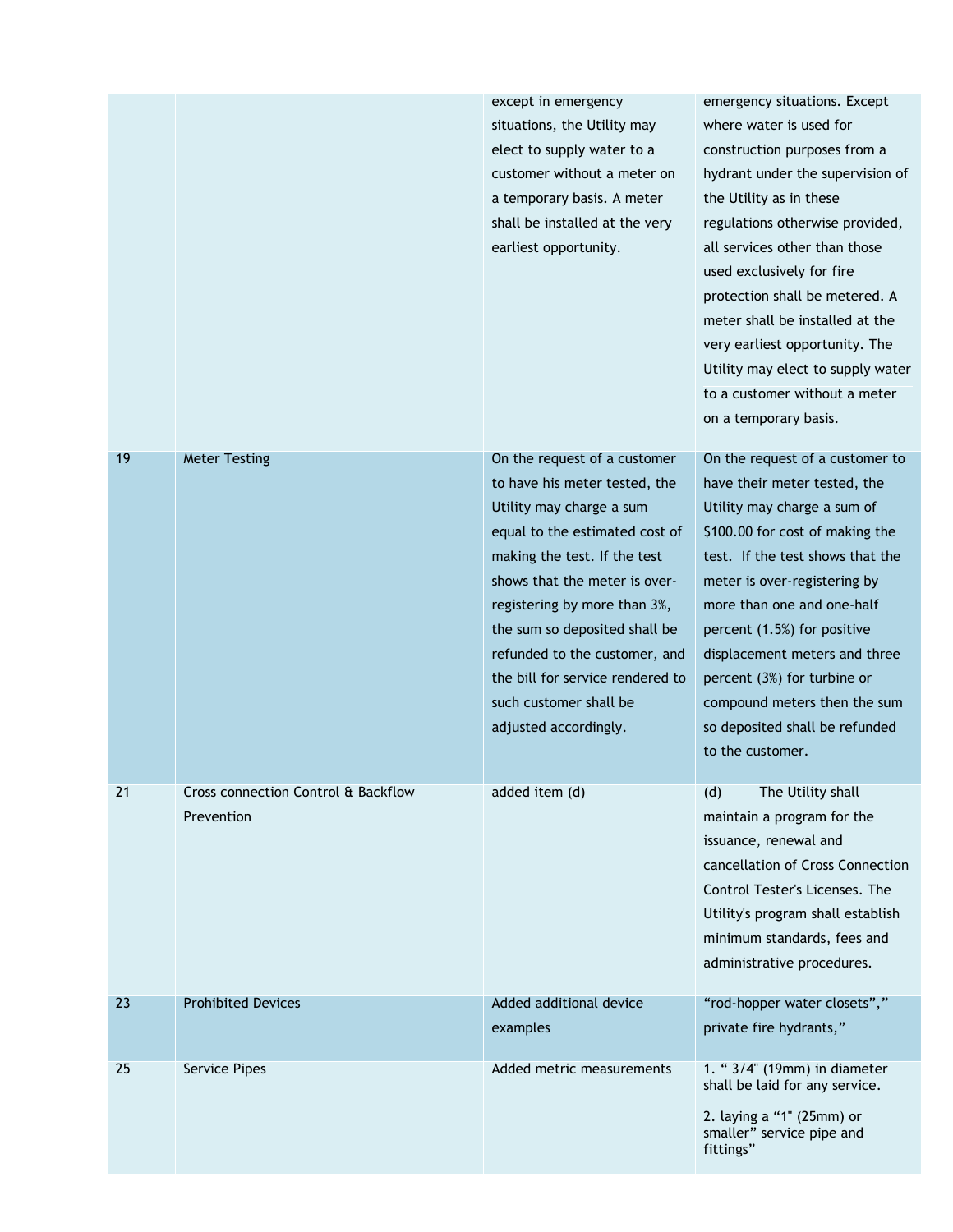|    |                                                            |                                                                                                                                                                                                                                                                                          | 3. For services larger than" 1"<br>(25mm)" the whole                                                                                                                                                                                                                                                                                                                                                                                                                                                                                                                                                                                                                                                                                                                                                                                                       |
|----|------------------------------------------------------------|------------------------------------------------------------------------------------------------------------------------------------------------------------------------------------------------------------------------------------------------------------------------------------------|------------------------------------------------------------------------------------------------------------------------------------------------------------------------------------------------------------------------------------------------------------------------------------------------------------------------------------------------------------------------------------------------------------------------------------------------------------------------------------------------------------------------------------------------------------------------------------------------------------------------------------------------------------------------------------------------------------------------------------------------------------------------------------------------------------------------------------------------------------|
| 27 | Deposits in Advance for Request for Utility<br><b>Work</b> | Added this new section                                                                                                                                                                                                                                                                   | Whenever a customer requests<br>the Utility to do work for which<br>they are required to pay and the<br>Utility agrees to do the work,<br>they shall deposit with the<br>Utility, before the work is<br>started, a sum of money equal<br>to the Utility's estimate of the<br>probable cost of said work and<br>execute an agreement to pay<br>the actual cost. When the actual<br>cost is determined, an<br>adjustment in the payment shall<br>be made. Regular service shall<br>not be established by the Utility<br>until all charges are paid in full.<br>Installations shall be made in<br>accordance with the Municipality<br>of the District of East Hants<br>Municipal Services Systems<br>General Specifications and be<br>subject to inspection by the<br>Utility's Engineer or<br>representative prior to water<br>service being made available. |
| 28 | Unauthorized Extensions, Additions or<br>Connections       | No person shall, without the<br>written consent of the Utility,<br>make or cause to be made any<br>connections to any pipe or<br>main or any part of the water<br>system, or in any way obtain<br>or use water therefrom in any<br>manner other than as set out<br>in these Regulations. | No person shall, without the<br>written consent of the Utility,<br>make or cause to be made any<br>connections to any pipe or main<br>or any part of the water system,<br>or in any way obtain or use<br>water therefrom in any manner<br>other than as set out in these<br>Regulations. Any unauthorized<br>connection shall be subject to<br>removal by the Utility. The cost<br>of the removal including labour,<br>materials together with any<br>applicable charges as outlined in<br>the Utility Schedule of Rates and<br>Charges shall be paid by those                                                                                                                                                                                                                                                                                             |